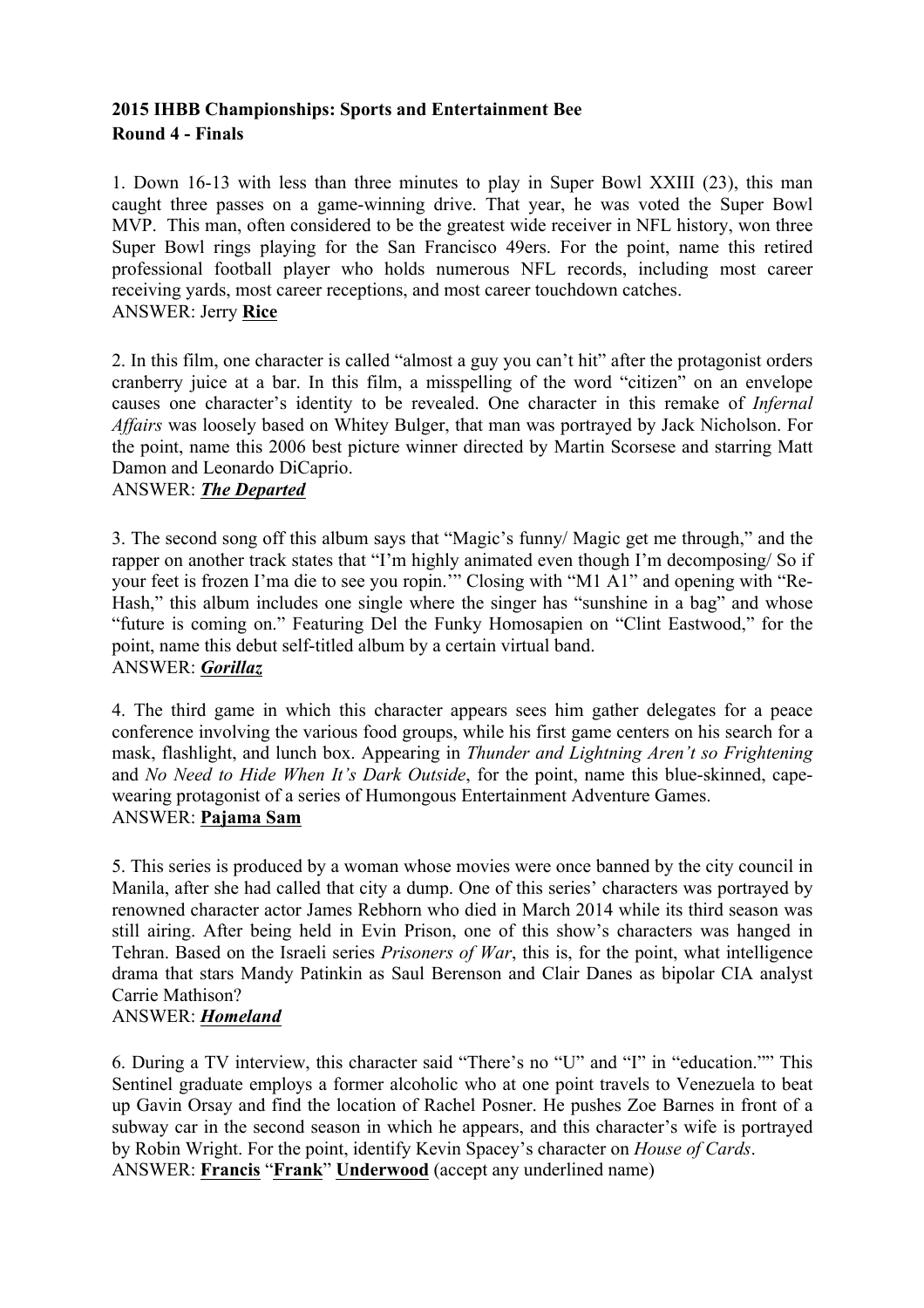7. This operating system's virtual machine is known as Dalvik and its iterations are named after desserts like froyo and lollipops. This operating system is based on the Linux kernel, and apps for it can be found on the playstore. This system is the largest competitor of iOS. For the point, what is this operating system created by Google whose logo is a robot? ANSWER: **Android** OS

8. One character is this book paints himself black with charcoal and runs naked across an athletic field to emulate Jesse Owens. Another character in this book, Max, hides behind painting supplies in a basement and is reunited with Liesel, who learns to read with her adoptive father, Hans. For the point, what is this World War Two-era book by Marcus Zusak narrated by the personification of Death?

### ANSWER: *The Book Thief*

9. This woman set a new record for latest goal scored in a World Cup Match with a header goal in the 122nd minute of a 2011 FIFA Women's World Cup quarterfinal match against Brazil. In part for her performance in that tournament, she was named the Associated Press Athlete of the Year in 2011, becoming the first individual soccer player ever to receive the award. For the point, name this US soccer player who joined Mia Hamm, Kristine Lilly, Michelle Akers, and Tiffeny Milbrett as the only American women to score 100 international goals.

ANSWER: Abby **Wambach**

10. Components of this game were made into *Entdecker* and *Lowenherz*, two games by Klaus Teuber. Expansions add knights, traders, and barbarians to this game. A robber begins on the desert in this game, in which players gather resources by harvesting hexagonal tiles. For the point, identify this German board game in which players compete as namesake Settlers. ANSWER: The Settlers of **Catan** (accept Die Siedler von **Catan**)

11. Baseball was introduced to this country by Horace Wilson. This nation's baseball format limits games to twelve innings. The BlueWave merged with this nation's Buffaloes in 2004, and their Central and Pacific Leagues include the Chunichi Dragons and the BayStars of Yokohama. For the point, name this nation whose Baseball Hall of Fame is in the Tokyo Dome.

ANSWER: **Japan** (accept **Nippon**-koku or **Nihon**-koku)

12. Although not Barack Obama, this person recently was the fastest to reach 1 million followers on Twitter, which happened in just over four hours. At the trials for the 1976 Olympics, this person set the world record for a certain event with a score of 8,524. This person appeared on the cover of Vanity Affair after her divorce with Kris Kardashian was finalized. For the point, name this Decathlon-winning athlete who recently completed her transition to female.

ANSWER: Caitlyn **Jenner** (accept Bruce **Jenner**)

13. This activity's transition into a sport is attributed to Domenico Angelo and his establishment of a school in London. This sport is regulated by the F.I.E., which is the sole authority for this sport in Switzerland. One mechanic in this sport is that of "Right of Way," which decides who gets the point in simultaneous contact. Techniques in this sport include the defensive parry and the offensive riposte. For the point, name this sport that involves the use of an Epee, Sabre, or Foil.

ANSWER: **Fencing**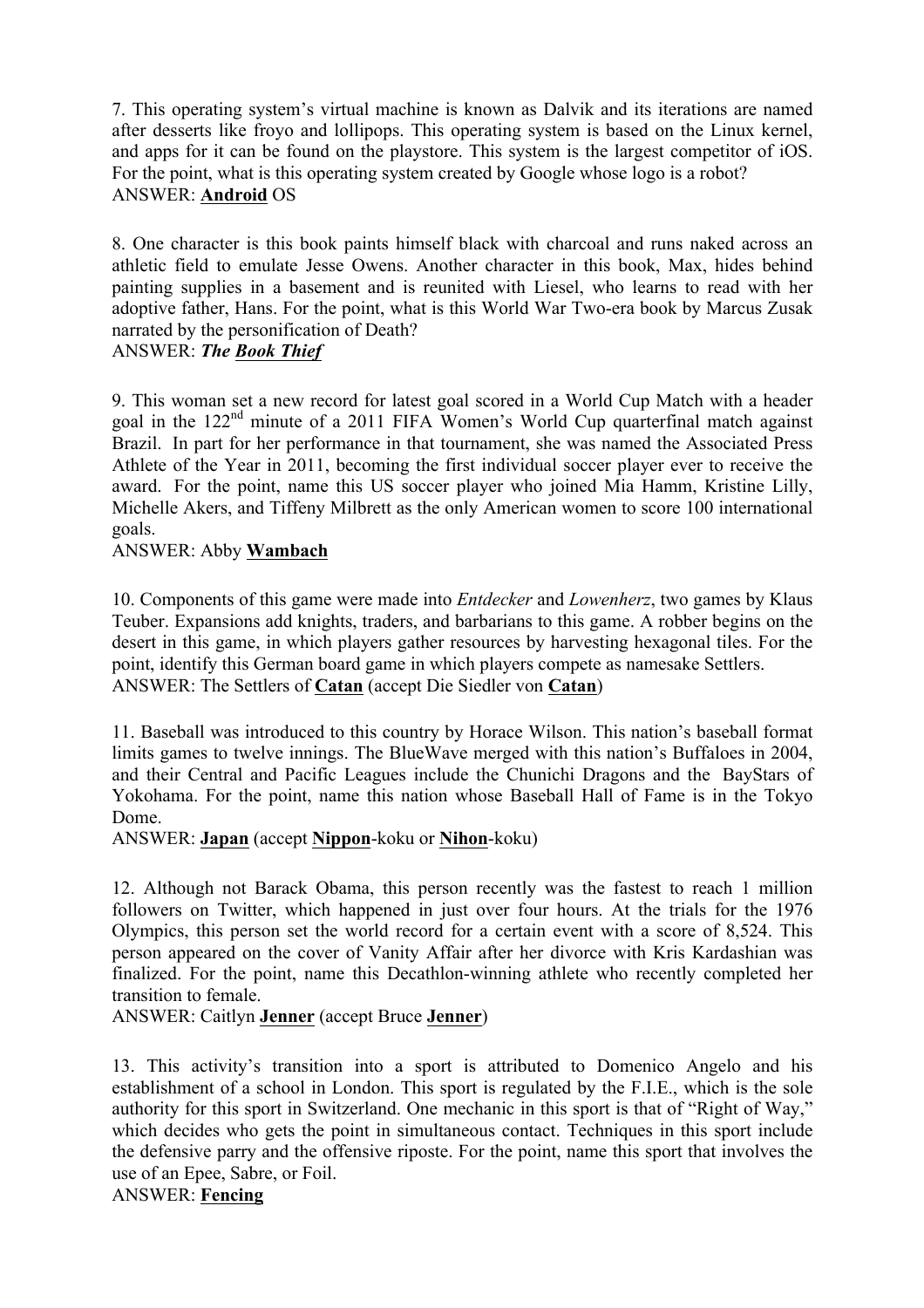14. One holder of this title protected a coast city from the Old Iron spirit, and another lost his fiancé to Koh the Face Stealer. Another holder of this position wore green, fought with golden metal fans, and created the Dai Li. Including such figures as Yangchen and Kuruk, other characters to hold this title were Kyoshi and Roku. For the point, name this title also held by Korra and Aang, a person who is able to control all four elements. ANSWER: **Avatar**

15. This actor starred opposite Claire Danes in a modern version of a Shakespeare play. One character portrayed by this actor wins tickets to the title vessel after winning a game of poker. This actor portrayed Don Cobb in *Inception* and he also played the title character in a 2013 film adaptation of an F. Scott Fitzgerald novel. For the point, what actor starred in *Romeo & Juliet*, *Titanic* and *The Great Gatsby*? ANSWER: Leonardo Wilhelm **DiCaprio**

16. One of this man's bands created a song that opens "Girl, you've got those hands that heal/ Help me get in touch with what I feel." That band fronted by this man released the albums *Consolers of the Lonely* and *Broken Boy Soldiers*. His most recent solo album was *Lazaretto*. Another of his bands gained fame with songs like "Jimmy the Exploder" and "Fell in Love with a Girl." For the point, name this frontman of the Raconteurs and the White Stripes. ANSWER: Jack **White**

17. This women's tennis professional is ranked in the world Top-10 but has reached only one Grand Slam Singles Final. She reached a career high ranking of No. 5 in October, 2014 following her Wimbledon Final's loss to Petra Kvitova. She was named the Women's Tennis Association Newcomer of the Year in 2013 and Most Improved Player for the 2014 season. For the point, name this first Canadian to reach the final of a Grand Slam in singles. ANSWER: Eugenie **Bouchard**

18. Some of this man's early directorial efforts include *Flying Parade* and *The Seafarers*. One of his title characters was adapted from a Thackeray novel, and in a different film, one of his protagonists breaks into the house of F. Alexander. This director of *Barry Lyndon* created a movie in which Jack Torrance slowly loses his mind at the Overlook Hotel, and another that features HAL-9000. For the point, name this director of *The Shining* and *2001: A Space Odyssey*.

## ANSWER: Stanley **Kubrick**

19. Some of this character's ex-girlfriends have been referred to as "The one with the nose" and "the one with the spots." He treats Stephen Bainbridge before his wedding is interrupted by the attempted murder of James Sholto. His sister, Harriet, is an alcoholic, and this character once had a limp that many thought to be psychosomatic. Partners with the world's first "consulting detective," for the point, name this character portrayed by Martin Freeman on *Sherlock*.

ANSWER: **John Watson** (accept either)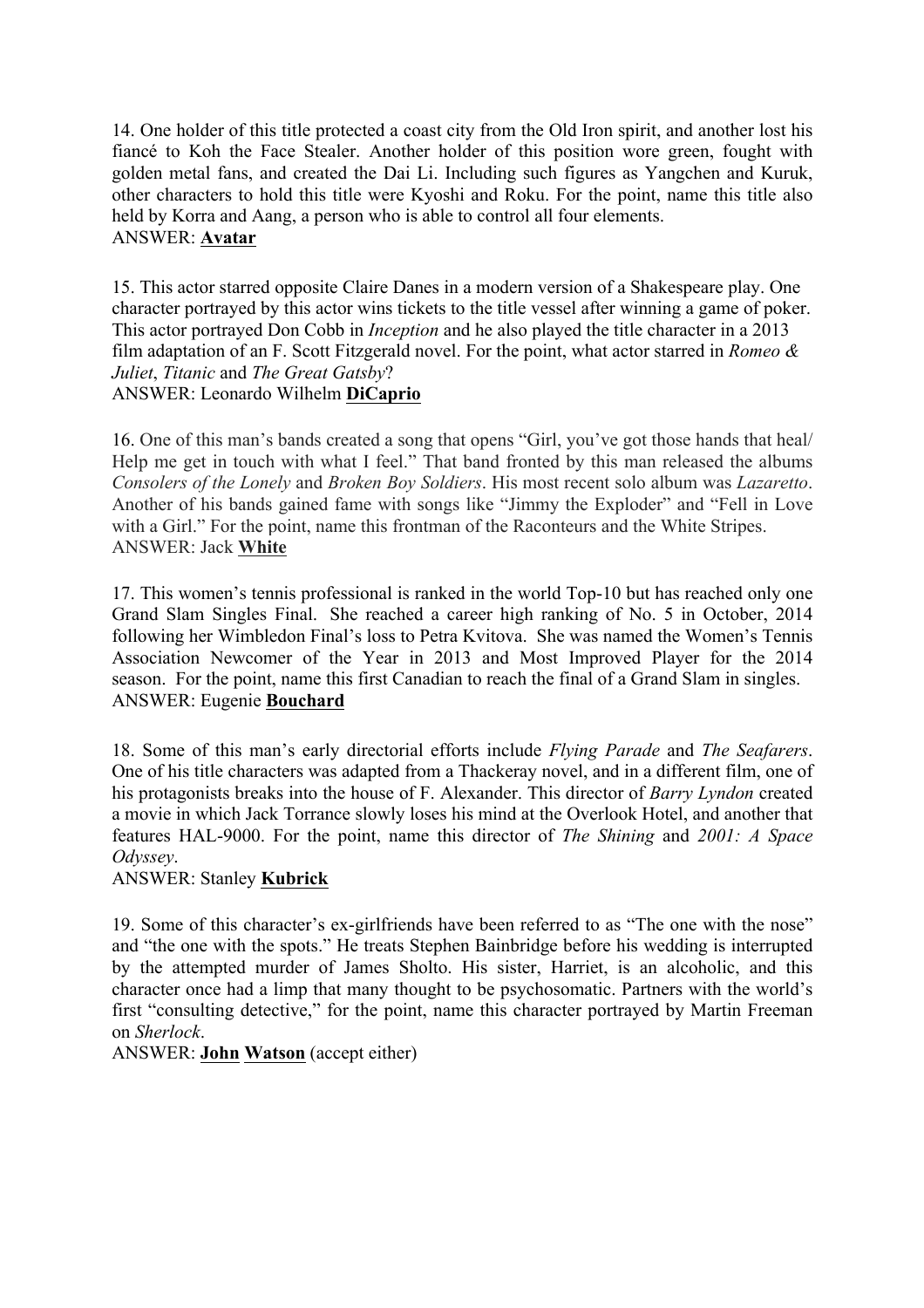20. This sport is named after a school in Warwickshire, England. One of this sport's stars, Jarred Hayne, recently left this sport to play football. In this game, the ball is fought over in a scrum. This game is played in two forms called "Union" and "League," and it is the basis for American football. For the point, what is this full contact sport where players score with a "try" and fight over the ball in a "scrum"? ANSWER: **Rugby**

21. This film features the crash of India Golf Niner Niner despite one character's desperate pleas to disengage. The CEO of Insuricare is hospitalized in this film after the protagonist throws him through a wall. This movie features the Parr family, including the invisible Violet and the speedy son Dash. For the point, what is this Pixar movie that centers around a superpowered family?

#### ANSWER: *The Incredibles*

22. In one of this actor's recent films, he travels underneath the Louvre to kill an Omega with a grenade belt. Besides that sci-fi film costarring Emily Blunt, another of this man's movies sees him hold the cab-driver-portrayed Jamie Foxx at gunpoint while he performs contract killings. This star of *Collateral* and *Edge of Tomorrow* is better know for a film based on a 60's TV show starring Steven Hill as well as a movie where Goose dies. For the point, name this *Mission Impossible* actor and star of *Top Gun*. ANSWER: Tom **Cruise**

23. Glen Mills allowed this man to participate in the 100 meter dash after he broke a record held by Don Quarrie. At the 2002 World Junior Championships this became the youngest gold medalist of all time at the age of 15. During one event this man finished far in front of Richard Thompson and despite slowing down near the finish line still set a world record. For the point, name this Jamaican athlete who holds multiple track and field world records. ANSWER: Usain **Bolt**

24. This character's brother begs him in one episode not to refer to Princeton as Clown College. In German, this character's epithet is translated as "Tingel Tangel" while in a famous episode, he claims his T-shirt is simply a non-threatening German phrase, and not an exhortation to kill a 10 year old cartoon boy. This character's replacement wears a bone in his hair and is known as Mel. For the point, name this Kelsey Grammar-voiced sidekick of Krusty the Klown, who repeatedly tries to kill Bart Simpson. ANSWER: **Sideshow Bob** Terwilliger

25. One harp-heavy song off this album was inspired by the disappearance of Melanie Cole. Another song on this album notes "Try to realize its all within yourself, no one else can make you change." This album of "Within You Without You" includes a track that states "Of course Henry the Horse Dances the Waltz!" called "Being for the Benefit of Mr. Kite." Also including "Lucy in the Sky with Diamonds" and "A Day in the Life," for the point, name this iconic album by the Beatles.

ANSWER: *Sgt. Pepper's Lonely Hearts Club Band*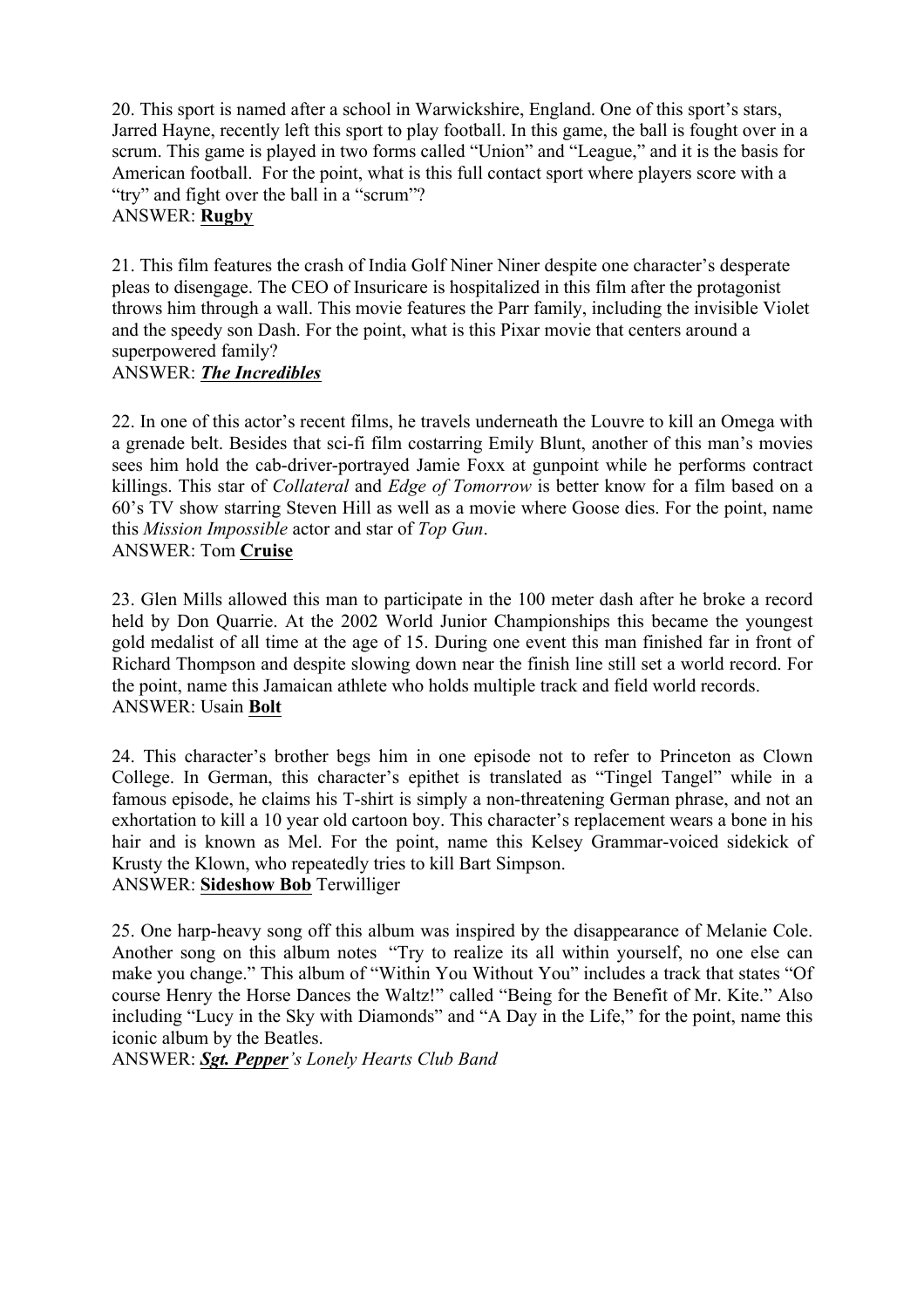26. In this film, one hysterical woman asks "Whatever happened to that old saying, 'Love thy neighbor'?" after the murder of her dog, and the sound of a struggling artist's jazz music later prevents the suicide of "Ms. Lonelyheart." The protagonist's flashbulbs temporarily blind the murderous Lars Thorwald, and this movie stars Grace Kelly as the protagonist's girlfriend, Lisa Fremont. For the point, identify this Alfred Hitchcock film shot from the view of James Stewart's wheelchair-bound character's apartment.

## ANSWER: *Rear Window*

27. A 2007 high school graduate, this man won two state championships and was rated by scouts as the top point guard prospect in his class. In 2008, he was selected first overall in the NBA Draft. Though already a 3-time NBA All-Star, this man's professional career has been slowed by a torn ACL, and later, a torn right meniscus. For the point, name this NBA player, a point guard for the Chicago Bulls.

### ANSWER: Derrick **Rose**

28. Sonia Henie was a figure skater turned actress who was originally from this country. The 1980's song "Take on Me" is by a band from this country called A-Ha. A recent contribution from this country to global pop culture was a viral video by the band Ylvis (**pr. eel-vis**) in from 2013 featuring dancing animals in a forest called "What Does the Fox Say?" For the point, name this country which features kitschy folk dancers entertaining tourists on the train through a fjord halfway between Bergen and Oslo. ANSWER: Kingdom of **Norway**

29. This program's downfall began when the song "I Disappear" appeared some 3 months before the song was released on this software. Madonna sued this company after her single "Music" was found on it, and this program was cofounded by John Fanning and Sean Parker. For the point, what was this music-focused program, one of the first to allow peer to peer

#### mp3 transfers? ANSWER: **Napster**

30. In one game in which this character appears, he uses a tool called the Flash Liquidizer Ultra Dousing Device. In another appearance, he is the president of a toy-making company; that game is subtitled "March of the Minis". Voiced by Charles Martinet, he has performed many other duties in various video games, including being a golfer, a doctor, and a go-kart driver. Usually depicted saving Princess Peach, for the point, identify this character, a mustached Italian plumber who wears a red cap. Answer: **Mario** Mario

31. This man shouted the famous line "Attica! Attica!" while playing a bank robber in the film *Dog Day Afternoon*. This man played a blind man in *Scent of a Woman* and starred as a New York City cop in the film *Serpico*. In roles on the other side of the law, he murdered his brother at the end of the only sequel to ever win the best picture Oscar, and as a Miami gangster said, "Say hello to my little friend!" For the point, name this veteran actor who played Michael Corleone in *The Godfather* and the title role in *Scarface*. ANSWER: Al **Pacino**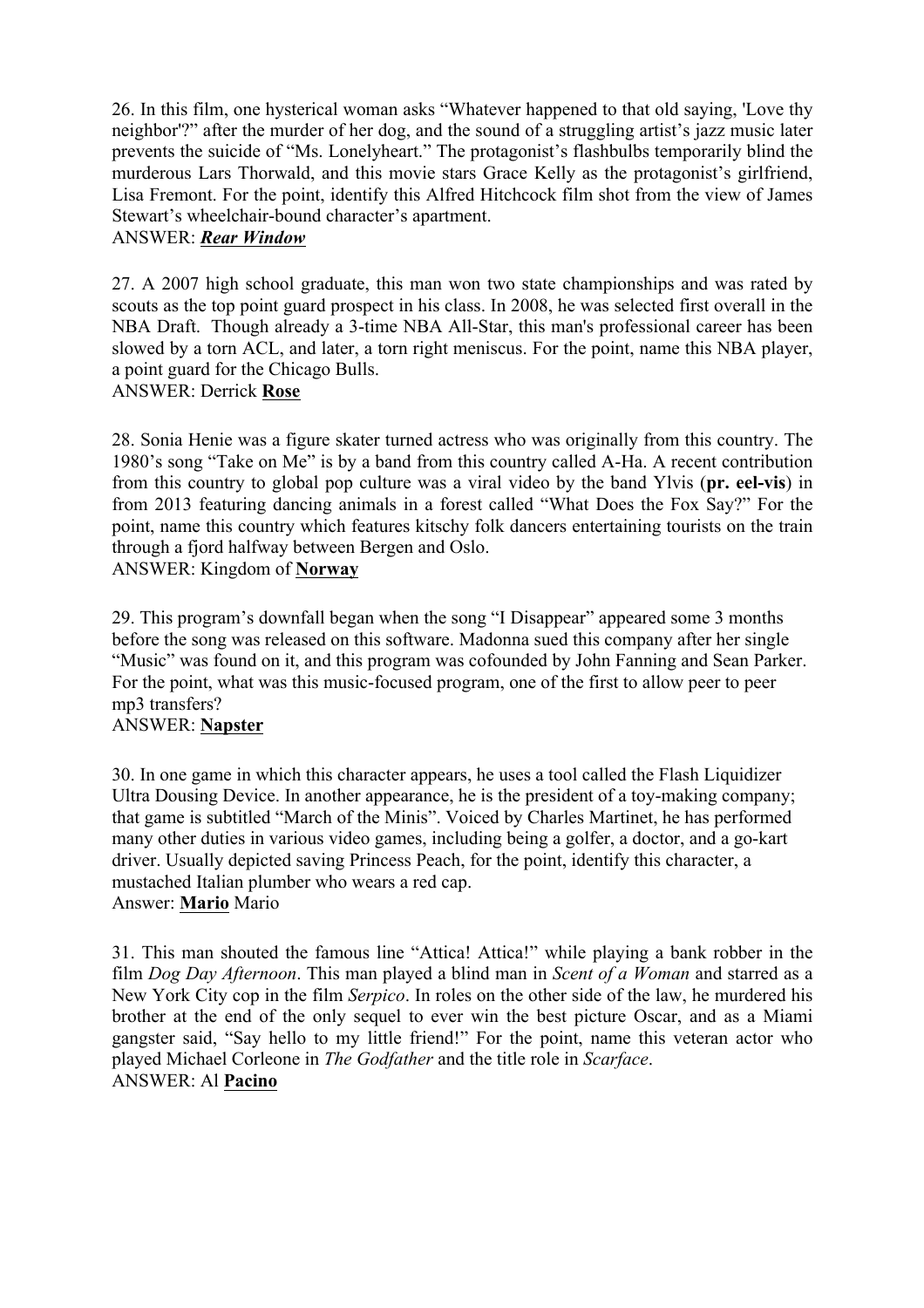32. The singer of one song by this band notes that he is with his "two favorite allies" and has "snacks and supplies" to prepare for the title event. "The animal gets what the animal needs" on a title track by this band that is described as "a mirror to the moon." This band of *Freaky Styley* and *Mother's Milk* now features Josh Klinghoffer on guitar, previously John Frusciante. For the point, name this band of *Stadium Arcadium* and *Californication*. ANSWER: **R**ed **H**ot **C**hili **P**eppers

33. This album holds the record for most amount of time on Billboard's *Top 200* at 16 years. The first lyrical song on this album states "Run, rabbit run" while its most popular song begins with a section made up of recordings of cash registers. For the point, what is this album which has a classic album cover of light being split through a prism over a black background?

## ANSWER: *Dark Side of the Moon*

34. This game's pseudo-storyline sees James MacAllan recruited by Sarah and Bish. Amped versions of this game's weapons are more powerful and include the archer heavy rocket and smart pistol. The arrival of this game's title devices are hastened through points and kills, as well as burn cards. Developed by Respawn Entertainment, for the point, identify this wallrunning-heavy game in which you call giant mech suits out of the sky. ANSWER: *Titanfall*

35. This country is the origin of the first pair of brothers to ever start in the NBA All-Star Game. Serge Ibaka plays on this country's national team. The 2002 Rookie of the Year was from this country, as was his brother, the 2013 NBA Defensive Player of the Year. For the point, what country is home to Ricky Rubio as well as Marc and Pau Gasol? ANSWER: **Spain**

36. This franchise produced a cartoon series focusing on animal machines that was titled *Beast Wars*, and the two main sides of this product fight in the *Great War*. This franchise's main figures consume Energon for energy and a recent movie from this franchise was subtitled *Revenge of the Fallen*. For the point, what is this series about the enemies of the Decepticons, robots that are "more than meets the eye?" ANSWER: **Transformers**

37. The Cobbled Classics are a set of races in this sport. Techniques in this sport include traveling in a gruppetto to advance to a new stage of a race and the use of slipstream, called drafting. The Giro D'Italia is one of this sport's Grand Tours, which also include the Tour de France. For the point, name this sport that focuses largely on pedaling two-wheeled vehicles. ANSWER: bi**cycling**

38. This singer filmed a music video on the Exumas where he is shown petting nurse sharks outside the Sanford Key Yacht Club. This entertainer famously honored a promotion by traveling to Kodiak, Alaska, in response to an internet contest for Walmart. This singer has collaborated with Jennifer Lopez on various songs, including one for the 2014 World Cup. For the point, name this rapper who was born to Cuban expatriates in Miami. ANSWER: **Pitbull**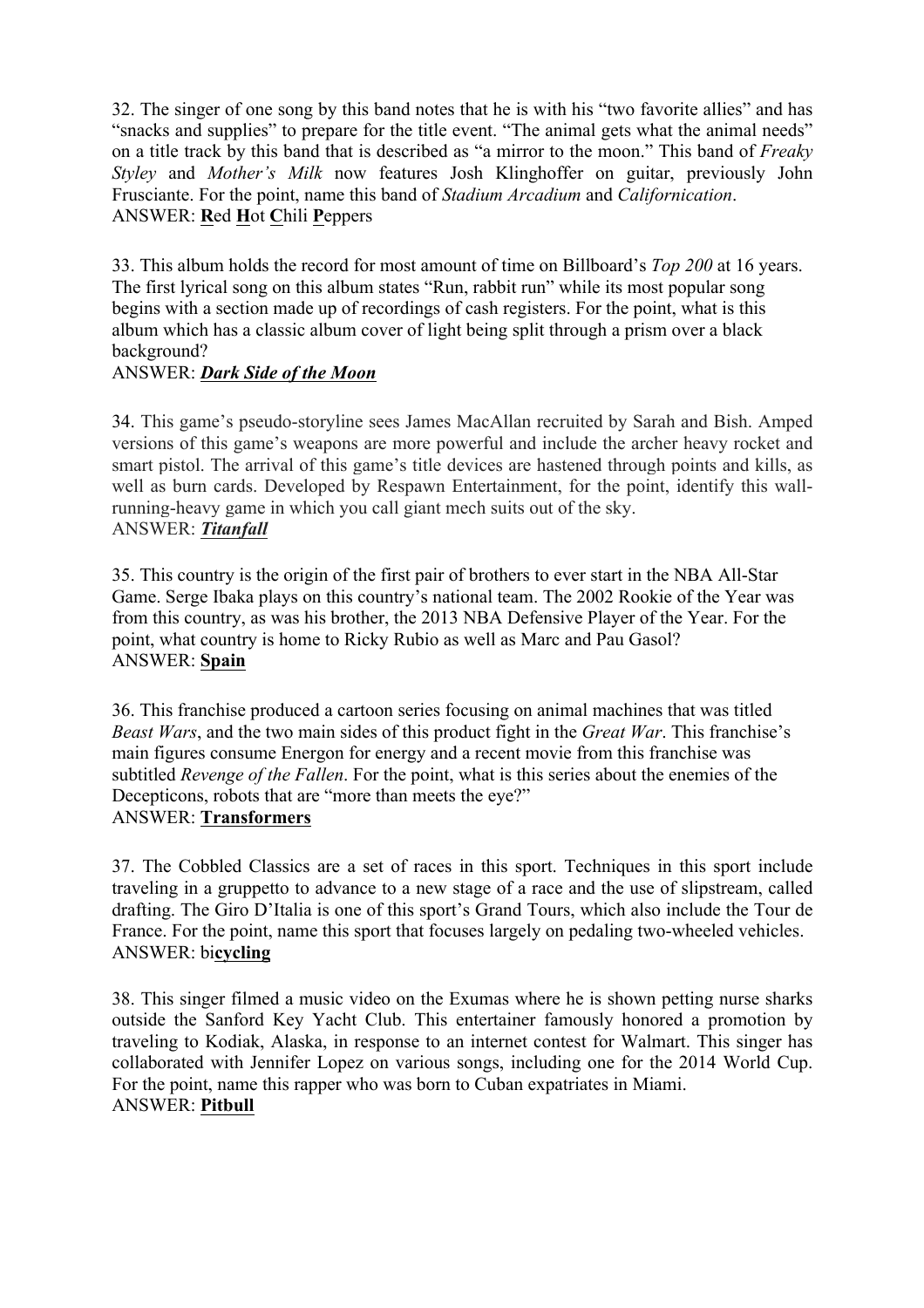39. In this sport, players use a technique called double motion, in which they make an initial movement in one direction before withdrawing their shot. It's not table tennis, but in the Olympics, China holds the record in this racquet sport for most gold medals and most total medals with South Korea a distant second. This sport has long been the most popular racquet sport in Indonesia and Malaysia. For the point, name this racquet sport with games played to 21 points and featuring a shuttlecock.

# ANSWER: **Badminton**

40. This song was featured in the season three finale of *Battlestar Gallactica* and appears in *Watchmen* when the heroes reach Antarctica. This song was originally released on the album *John Wesley Harding*. It states that "Businessmen drink my wine/ ploughmen dig my earth" before going on to say that many "feel that life is but a joke." Famous for the version appearing on *Electric Ladyland*, for the point, name this Bob Dylan song covered by Jimi **Hendrix** 

## ANSWER: "**All Along the Watchtower**"

41. In one work, this character's identity is confirmed in the chapter "A Tempest in a Skull," In a different work, this character says "The summers die, one by one, how soon they fly," before entreating God to "Bring him home." Earlier in that same work this character sings "I feel my shame inside me like a knife" in the song "What Have I Done?" and later exclaims, "Who am I? TWO-FOUR-SIX-OH-ONE!" For the points, identify this adopted father of Cosette and protagonist of *Les Miserables*.

## ANSWER: Jean **Valjean**

42. This game is the subject of a TV gameshow hosted by Billy Gardell. According to Jim Slater, the orange spaces are best to own because they are the most often landed-upon. This game is the source of the phrase "do not pass go, do not collect \$200." A common strategy for this game is to buy as many houses as possible. For the point, what is this Hasbro board game that involves buying property?

## ANSWER: **Monopoly**

43. Alcides Ghiggia (**pr. al-SEE-days GHIJ-ee-ah**) is the last surviving person from one team from this country. Under the leadership of Diego Forlan, (**pr. for-LAHN**), this country reached the 2010 World Cup semifinals before losing to the Netherlands. Later this country became Copa America champion in 2011. Before they lost to Colombia, this country was presciently mocked in a 2014 World Cup preview as the one to root for if you couldn't talk right now because your mouth was full of human flesh. For the point, name this home country of prolific goal scorer and cannibal Luis Suarez. ANSWER: **Uruguay**

44. In a non-canon film, this character hopes there will be "plenty of gratuitous sex and violence" and is named Algernon. At different points in the series in which this character appears, he has been referred to as "Major Boothroyd," and his successor was portrayed by John Cleese. In a recent appearance, this character was introduced while contemplating JMW Turner's the *Fighting Temeraire* and is portrayed by Ben Whishaw. For the point, name this character that provides tech and gadgets for James Bond. ANSWER: **Q**